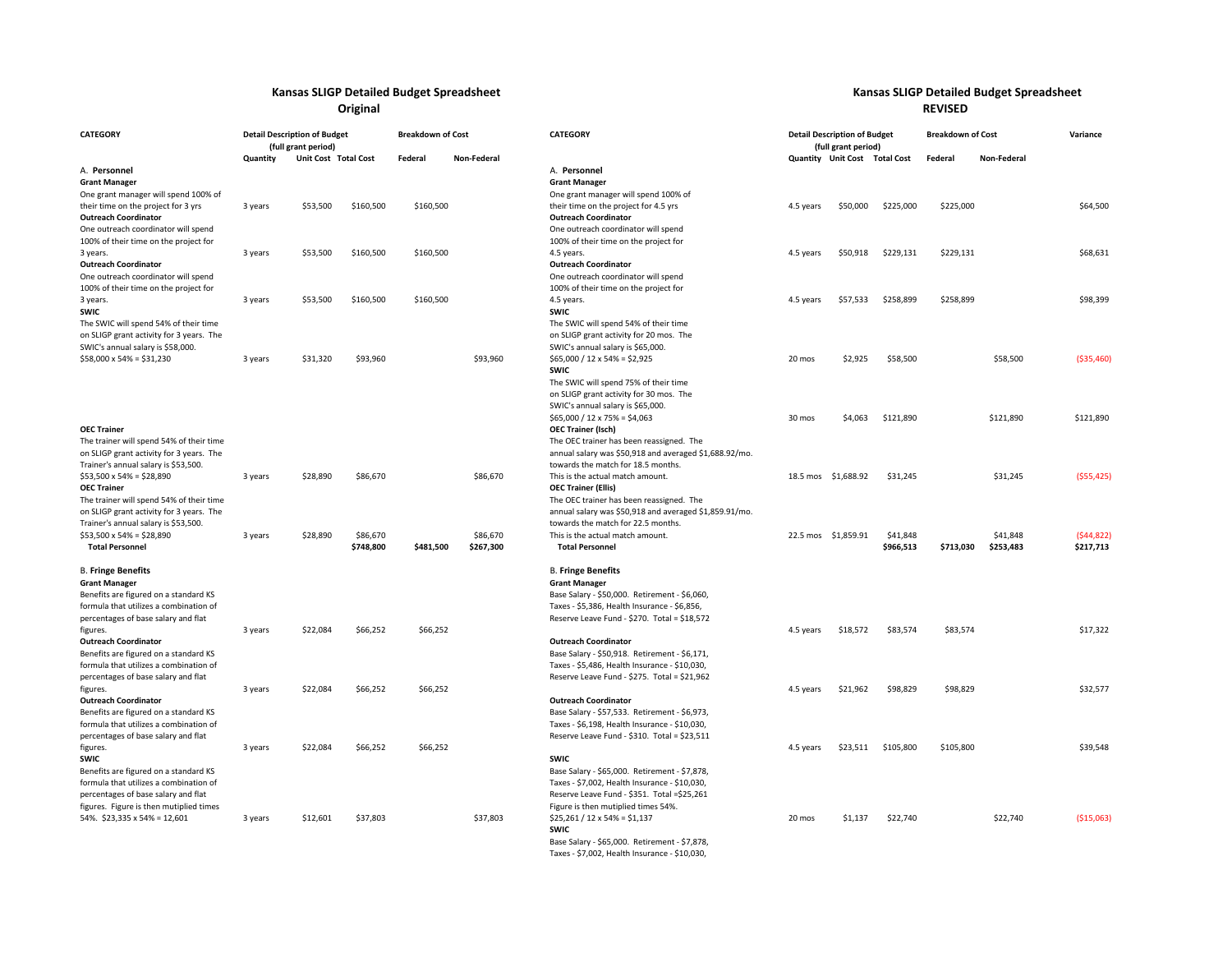| <b>OEC Trainer</b><br>Benefits are figured on a standard KS<br>formula that utilizes a combination of<br>percentages of base salary and flat<br>figures. Figure is then mutiplied times<br>54%. \$22,084 x 54% = \$11,925<br><b>OEC Trainer</b><br>Benefits are figured on a standard KS<br>formula that utilizes a combination of<br>percentages of base salary and flat<br>figures. Figure is then mutiplied times<br>54%. \$22,084 x 54% = \$11,925 | 3 years<br>3 years |                     | \$11,925<br>\$11,925      | \$35,775<br>\$35,775        |                  | \$35,775<br>\$35,775 | Reserve Leave Fund - \$351. Total = \$25,261<br>Figure is then mutiplied times 80%.<br>$$25,261 / 12 \times 75\% = $1,579$<br>OEC Trainer (Isch)<br>The OEC trainer has been reassigned.<br>Retirement - \$3,685, Taxes - \$3,276, Health<br>Insurance - \$5,990, Reserve Leave Fund - \$164.<br>Total = \$13,115 / 18.5 mos = \$708.92<br>This is the actual match amount.<br><b>OEC Trainer (Ellis)</b><br>The OEC trainer has been reassigned.<br>Retirement - \$4,901, Taxes - \$4,357, Health<br>Insurance - \$7,966, Reserve Leave Fund - \$218.<br>Total = \$17,442 / 22.5 mos = \$775.20<br>This is the actual match amount. | 30 mos<br>18.5 mos<br>22.5 mos       | \$1,579<br>708.92<br>775.20 | \$47,370<br>\$13,115<br>\$17,442 |                             | \$47,370<br>\$13,115<br>\$17,442 | \$47,370<br>( \$22,660)<br>( \$18, 333) |
|--------------------------------------------------------------------------------------------------------------------------------------------------------------------------------------------------------------------------------------------------------------------------------------------------------------------------------------------------------------------------------------------------------------------------------------------------------|--------------------|---------------------|---------------------------|-----------------------------|------------------|----------------------|--------------------------------------------------------------------------------------------------------------------------------------------------------------------------------------------------------------------------------------------------------------------------------------------------------------------------------------------------------------------------------------------------------------------------------------------------------------------------------------------------------------------------------------------------------------------------------------------------------------------------------------|--------------------------------------|-----------------------------|----------------------------------|-----------------------------|----------------------------------|-----------------------------------------|
| <b>Total Fringe Benefits</b>                                                                                                                                                                                                                                                                                                                                                                                                                           |                    |                     |                           | \$308,109                   | \$198,756        | \$109,353            | <b>Total Fringe Benefits</b>                                                                                                                                                                                                                                                                                                                                                                                                                                                                                                                                                                                                         |                                      |                             | \$388,870                        | \$288,203                   | \$100,667                        | \$80,761                                |
| C. Travel<br><b>Mileage for Working Group Meetings,</b><br>30 individuals traveling 400 miles round-<br>trip; cost per mile is \$.55. Hotel is<br>estimated at \$100/night for one night.                                                                                                                                                                                                                                                              |                    |                     |                           |                             |                  |                      | C. Travel<br><b>Working Group Meetings,</b><br>PSBN presentations, ie: Broadband 101,<br>BBLTE, FirstNet Consultations (3), other PSBN<br>topics (TBD). Consultations is estimated at<br>\$5000/ea x 3 = \$15,000. (lodging - 25 rooms x 3 x \$100 =<br>\$7,500, meals - 60 attendees x 3 x \$41.67/plate = \$7,500).<br>The \$41.67 / plate includes the facility & AV equipment.<br>PSBN presentations - 5 events x $$3000 = $15,000$ .<br>(lodging - 20 rooms x 5 x \$100 = \$10,000, meals -<br>60 attendees x 5 x \$16.67 / meal = \$5000 (rounded)                                                                             |                                      |                             |                                  |                             |                                  |                                         |
| $(30 \times 400 \times $.55) + 30 \times $100$ = \$9,600<br><b>Travel for Regional &amp; National Meetings</b>                                                                                                                                                                                                                                                                                                                                         | 9 meetings         |                     | \$9,600                   | \$86,400                    | \$86,400         |                      | <b>Travel for Regional &amp; National Meetings</b>                                                                                                                                                                                                                                                                                                                                                                                                                                                                                                                                                                                   |                                      |                             | \$30,000                         | \$30,000                    |                                  | ( \$56,400)                             |
| with FirstNet.<br>10 individuals will attend 8 meeting<br>Airfare is estimated at \$100/night for one<br>night; per diem is estimated at \$50/day<br>for two days, for a total of \$600/trip.                                                                                                                                                                                                                                                          | 80 trips           |                     | \$600                     | \$48,000                    | \$48,000         |                      | with FirstNet.<br>Airfare, lodging, per diem is approx<br>\$1,500 / person / trip. 3 people will<br>each attend 14 meetings.<br>$$1,500 \times 3 \times 14 = $63,000$                                                                                                                                                                                                                                                                                                                                                                                                                                                                | 14 trips                             | \$4,500                     | \$63,000                         | \$63,000                    |                                  | \$15,000                                |
| <b>Grant Manager</b><br>2400 miles/yr x \$.55 - \$1,320<br>8 hotel nights $x$ \$100 = \$800<br>16 per diem days x \$50 = \$800                                                                                                                                                                                                                                                                                                                         |                    |                     |                           |                             |                  |                      | <b>Grant Manager</b><br>1200 miles/yr x \$.56 - \$672<br>8 hotel nights $x$ \$100 = \$800<br>16 per diem days x $$50 = $800$                                                                                                                                                                                                                                                                                                                                                                                                                                                                                                         |                                      |                             |                                  |                             |                                  |                                         |
| Total - \$2,920<br><b>Outreach Coordinators (2)</b><br>12000 miles x .\$55 = \$6,600<br>40 motel nights x \$100 - \$4,000<br>80 per diem days x \$50 = \$4,000                                                                                                                                                                                                                                                                                         | 3 years            |                     | \$2,920                   | \$8,760                     | \$8,760          |                      | Total - \$2,272<br><b>Outreach Coordinators (2)</b><br>Based on the grant historical data<br>the two coordinators spend an average of<br>\$1,600/month on travel.                                                                                                                                                                                                                                                                                                                                                                                                                                                                    | 4.5 years                            | \$2,272                     | \$10,224                         | \$10,224                    |                                  | \$1,464                                 |
| Total - $$14,600 \times 2$ people = $$29,200$<br><b>SWIC &amp; Trainers</b><br>12000 miles x .\$55 = \$6,600<br>40 motel nights x \$100 - \$4,000<br>80 per diem days x \$50 = \$4,000                                                                                                                                                                                                                                                                 | 3 years            |                     | \$29,200                  | \$87,600                    | \$87,600         |                      | $$1,600 \times 12 \text{ mos} = $19,200 / \text{year}$<br><b>SWIC &amp; Trainers</b><br>Actual match amount from Trainers who have been<br>reassigned & SWIC. Includes rental vehicles, tolls,<br>gasoline, per diem, & some private mileage (.56/mile)                                                                                                                                                                                                                                                                                                                                                                              | 4.5 years                            | \$19,200                    | \$86,400                         | \$86,400                    |                                  | (51,200)                                |
| Total - \$14,600 x 3 people x 54% = \$23,652 3 years                                                                                                                                                                                                                                                                                                                                                                                                   |                    |                     | \$23,652                  | \$70,956                    |                  | \$70,956             | Total - 20 months acutals<br>SWIC<br>Rental vehicles, tolls, gasoline,<br>lodging, & per diem<br>Total - \$374.13 / month                                                                                                                                                                                                                                                                                                                                                                                                                                                                                                            | 20 mos<br>30 mos                     | \$699<br>\$374              | \$13,980<br>\$11,224             |                             | \$13,980<br>\$11,224             | ( \$56, 976)<br>\$11,224                |
| <b>Total Travel</b>                                                                                                                                                                                                                                                                                                                                                                                                                                    |                    |                     |                           | \$301,716                   | \$230,760        | \$70,956             | <b>Total Travel</b>                                                                                                                                                                                                                                                                                                                                                                                                                                                                                                                                                                                                                  |                                      |                             | \$214,828                        | \$189,624                   | \$25,204                         | ( \$86, 888)                            |
| D. Supplies<br>Office supplies estimated at 71.92/mo<br>Printer<br>Personal Computer                                                                                                                                                                                                                                                                                                                                                                   | 36 mos             | $\overline{2}$<br>1 | \$71.92<br>\$800<br>\$725 | \$2,589<br>\$1,600<br>\$725 | \$1,600<br>\$725 | \$2,589              | D. Supplies<br>Office supplies estimated at \$50/mo<br>Printer<br>Personal Computer                                                                                                                                                                                                                                                                                                                                                                                                                                                                                                                                                  | 54<br>$\overline{2}$<br>$\mathbf{1}$ | \$50<br>\$800<br>\$725      | \$2,700<br>\$1,600<br>\$725      | \$2,700<br>\$1,600<br>\$725 |                                  |                                         |
| Monitor<br>Laptops                                                                                                                                                                                                                                                                                                                                                                                                                                     |                    | 3<br>$\overline{2}$ | \$200<br>\$1,200          | \$600<br>\$2,400            | \$600<br>\$2,400 |                      | Monitor<br>Laptops                                                                                                                                                                                                                                                                                                                                                                                                                                                                                                                                                                                                                   | 3<br>$\overline{2}$                  | \$200<br>\$1,200            | \$600<br>\$2,400                 | \$600<br>\$2,400            |                                  |                                         |
| <b>Desk Phones</b>                                                                                                                                                                                                                                                                                                                                                                                                                                     |                    | 3<br>$\mathbf{R}$   | \$400<br>\$150            | \$1,200                     | \$1,200          |                      | <b>Desk Phones</b><br><b>Cellular Phones</b>                                                                                                                                                                                                                                                                                                                                                                                                                                                                                                                                                                                         | 3<br>$\overline{3}$                  | \$400<br>\$150              | \$1,200<br>\$450                 | \$1,200                     |                                  |                                         |
| <b>Cellular Phones</b><br>Software (MS Office & Adobe Pro)                                                                                                                                                                                                                                                                                                                                                                                             |                    | 3                   | \$925                     | \$450<br>\$2,775            | \$450<br>\$2,775 |                      | Software (MS Office & Adobe Pro)<br>Tablets & software                                                                                                                                                                                                                                                                                                                                                                                                                                                                                                                                                                               | $\overline{3}$<br>3                  | \$925<br>\$1.167            | \$2,775<br>\$3.501               | \$450<br>\$2,775<br>\$3.501 |                                  |                                         |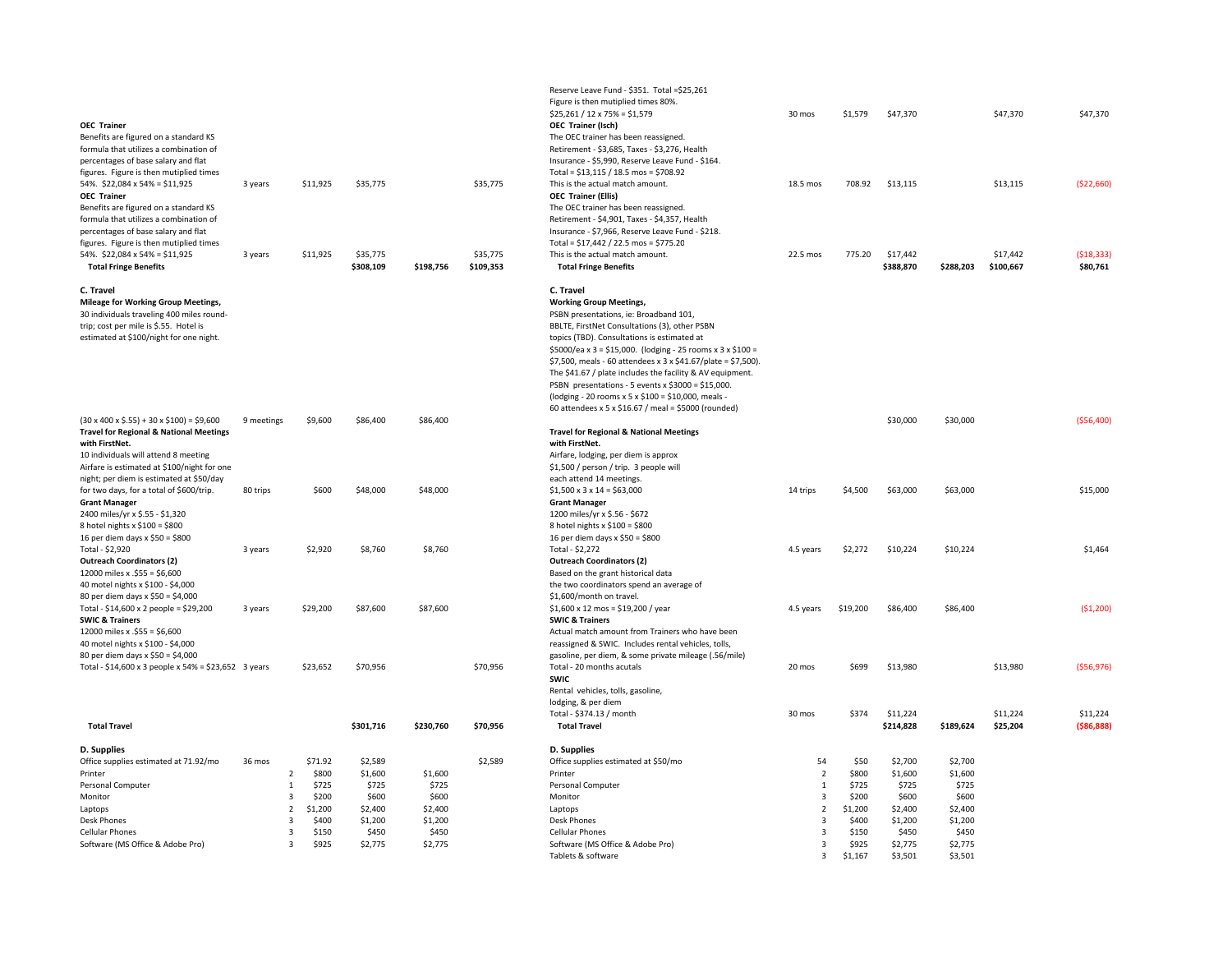|                                                                                       |             |         |             |             |           | <b>USB Drives</b>                                                                                      | 70        | \$6        | \$420       | \$420              |                  |             |
|---------------------------------------------------------------------------------------|-------------|---------|-------------|-------------|-----------|--------------------------------------------------------------------------------------------------------|-----------|------------|-------------|--------------------|------------------|-------------|
| <b>Total Supplies</b>                                                                 |             |         | \$12,339    | \$9,750     | \$2,589   | <b>Total Supplies</b>                                                                                  |           |            | \$16,371    | \$16,371           |                  | \$4,032     |
| E. Equipment                                                                          |             |         |             |             |           | E. Equipment                                                                                           |           |            |             |                    |                  |             |
| None                                                                                  |             |         |             |             |           | None                                                                                                   |           |            |             |                    |                  |             |
| <b>Total Equipment</b>                                                                |             |         | \$0         | \$0         | \$0       | <b>Total Equipment</b>                                                                                 |           |            | \$0         | \$0                | \$0              |             |
| F. Contractual                                                                        |             |         |             |             |           | F. Contractual                                                                                         |           |            |             |                    |                  |             |
| Provide subject matter expertise and                                                  |             |         |             |             |           | Provide Geographic Information                                                                         |           |            |             |                    |                  |             |
| assistance in program and methodology                                                 |             |         |             |             |           | System (GIS) data processing,                                                                          |           |            |             |                    |                  |             |
| development. Conduct sjurveys and                                                     |             |         |             |             |           | aggregation, mapping, & analysis                                                                       |           |            |             |                    |                  |             |
| perform information and data gathering                                                |             |         |             |             |           | function in support of the FirstNet                                                                    |           |            |             |                    |                  |             |
| functions. Assist in production of written<br>plans. Cost is based on historical data |             |         |             |             |           | request for data gathering                                                                             |           |            |             |                    |                  |             |
| obtained from SBI grant consultation.                                                 | 5,234 hours | \$165   | \$863,593   | \$863,593   |           |                                                                                                        |           |            | \$578,842   | \$578,842          |                  |             |
| <b>Total Contractual</b>                                                              |             |         | \$863,593   | \$863,593   | \$0       | <b>Total Contractual</b>                                                                               |           |            | \$578,842   | \$578,842          |                  | (5284, 751) |
| H. Other                                                                              |             |         |             |             |           | H. Other                                                                                               |           |            |             |                    |                  |             |
| Cellular phone service                                                                |             |         |             |             |           | Cellular phone service                                                                                 |           |            |             |                    |                  |             |
| $$72/mo \times 36 mos = $2,592$                                                       | 3 years     | \$2,592 | \$7,776     | \$7,776     |           | $$55/mo x 12 mos = $660$                                                                               | 4.5 years | \$660      | \$2,970     | \$2,970            |                  |             |
| Printing                                                                              |             |         |             |             |           | Printing                                                                                               |           |            |             |                    |                  |             |
| Informational handouts for 9 meetings,                                                |             |         |             |             |           | Informational handouts for SIEC meetings,                                                              |           |            |             |                    |                  |             |
| 5 pages ea meeting x 30 attendees                                                     | 1,350 pages | \$0.30  | \$405       | \$405       |           | outreach fliers for meetings, conferences,                                                             |           |            |             |                    |                  |             |
| Printing                                                                              |             |         |             |             |           | & consultations                                                                                        | 50 mos    | \$185      | \$9,250     | \$9,250            |                  |             |
| Outreach fliers; 2 color pages x \$1.10/pg                                            |             |         |             |             |           | Display for conferences                                                                                |           |            | \$2,500     | \$2,500            |                  |             |
| x 1250 copies - \$2,750                                                               | 3 fliers    | \$2,750 | \$8,250     | \$8,250     |           | Volunteer time / travel using \$22.14/hr                                                               |           |            |             |                    |                  |             |
|                                                                                       |             |         |             |             |           | & \$.56/mile.                                                                                          |           |            |             |                    |                  |             |
|                                                                                       |             |         |             |             |           | SIEC meetings = $$1,500$ average/meeting<br>(Estimating 17 attendees, 2 hrs / meeting plus travel time | 18        | \$1,500    | \$27,000    |                    | \$27,000         |             |
|                                                                                       |             |         |             |             |           | and mileage).                                                                                          |           |            |             |                    |                  |             |
|                                                                                       |             |         |             |             |           | PSBN Conferences - \$20,582                                                                            |           |            | \$20,582    |                    | \$20,582         |             |
|                                                                                       |             |         |             |             |           | 2 PSBN conferences have been held with 89 in attendance                                                |           |            |             |                    |                  |             |
|                                                                                       |             |         |             |             |           | for 10 hrs plus travel time and mileage.                                                               |           |            |             |                    |                  |             |
|                                                                                       |             |         |             |             |           | FirstNet Initial Consultation - \$13,299                                                               |           | 1 \$13,299 | \$13,299    |                    | \$13,299         |             |
|                                                                                       |             |         |             |             |           | (60 attendees, 8hr meeting plus travel time & mileage)                                                 |           |            |             |                    |                  |             |
|                                                                                       |             |         |             |             |           | Data Gathering - 1 hr per survey                                                                       |           |            |             |                    |                  |             |
|                                                                                       |             |         |             |             |           | 150 counties x 3 surveys x \$22.14/hr                                                                  | 3 surveys | \$3,321    | \$9,963     |                    | \$9,963          |             |
| <b>Total Other</b>                                                                    |             |         | \$16,431    | \$16,431    | \$0       | <b>Total Other</b>                                                                                     |           |            | \$85,564    | \$14,720           | \$70,844         | \$69,133    |
| <b>Total Direct Charges</b>                                                           |             |         | \$2,250,988 | \$1,800,790 | \$450,198 | <b>Total Direct Charges</b>                                                                            |           |            | \$2,250,988 | \$1,800,790<br>80% | \$450,198<br>20% | \$0         |
| I. Indirect Cost                                                                      |             |         |             |             |           | I. Indirect Cost                                                                                       |           |            |             |                    |                  |             |
| <b>Indirect Cost</b>                                                                  |             |         |             |             |           | <b>Indirect Cost</b>                                                                                   |           |            |             |                    |                  |             |
| <b>Total Indirect</b>                                                                 |             |         | \$0         | \$0         | \$0       | <b>Total Indirect</b>                                                                                  |           |            | \$0         | \$0                | \$0              |             |
| Totals                                                                                |             |         | \$2,250,988 | \$1,800,790 | \$450,198 | <b>Totals</b>                                                                                          |           |            | \$2,250,988 | \$1,800,790        | \$450,198        | \$0         |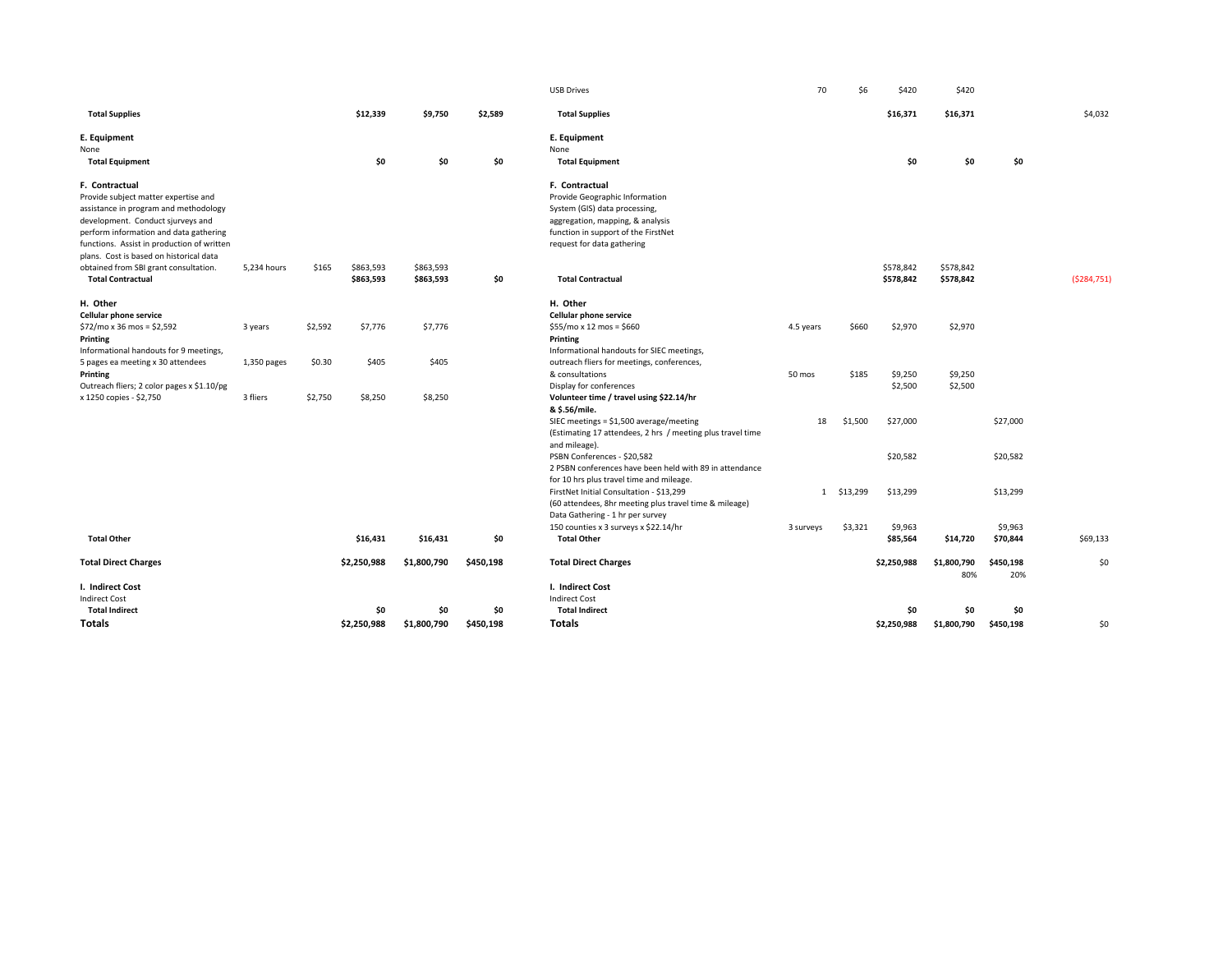## **State and Local Implementation Grant Program (SLIGP) Supplemental Application Narrative**

## **14. Phase Two Funding**

a. Describe the activities that you expect to undertake with the Phase 2 funding when it is made available to the State, Territory, or District.

The State will perform the data gathering as requested by FirstNet. This will be done utilizing electronic surveys as the primary source. Attempts will be made to visit and hopefully obtain the data from the other agencies who did not submit the questionnaires electronically. The state is also working with CAD vendors to assist the agencies who do not know how to query their CAD system to obtain the calls for service.

The State plans to participate in all categories of the FirstNet request for data gathering. Work has started in quarter 8 on all activities except for the State Plan Decision.

The State will probably enter into a contract with the University of Kansas, Kansas Geological Survey, who can perform Geographic Information System (GIS) data processing, aggregation, mapping, and analysis functions in support of FirstNets data gathering request. Most of this work will be prior to September 30, 2015 but likely to continue past this timeline.

It is anticipated that other data gathering activities will be requested by FirstNet and the State is ready to support and promote FirstNet as needed.

According to the Papem;ork Reduction Act, as amended, no persons are required to respond to a collection of information unless it displays a valid OMB Control Number. The valid OMB control number for this information collection is OMB No. 0660-0038. expiring 7/31/2013. Public reporting burden for this collection of ini'Ormation is estimated to average I0 hours per response, including time for reviewing instructions, searching existing data sources, gathering and maintaining the data needed, and completing and reviewing the collection of information. Send comments regarding the burden estimate or any other aspect of this collection of information, including suggestions for reducing this burden, to Michael E. Dame, Director, State and Local Implementation Grant Program, Office of Public Safety Communications, National Telecommunications and Information Administration, U.S. Department of Commerce (DOC), 1401 Constitution Avenue, N.W., HCHB,Room 7324, Washington, D.C. 20230.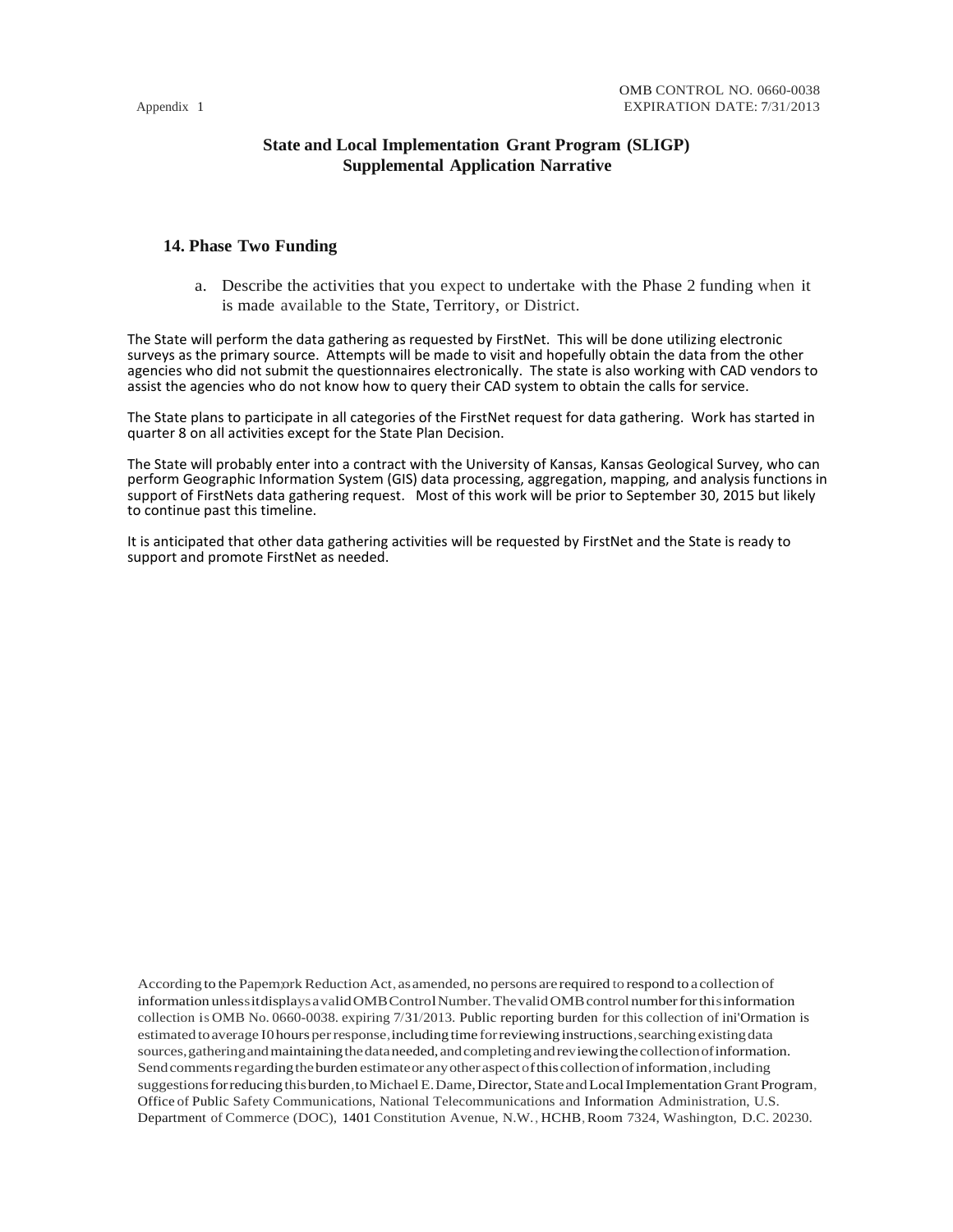Grant Program Function or Activity (a)

5. Totals

# BUDGET INFORMATION - Non-Construction Programs OMB Number: 4040-0006

SECTION A - BUDGET SUMMARY Catalog of Federal Estimated Unobligated Funds Domestic Assistance<br>
Number Federal Mon-Federal<br>
(b) (c) (d) (b) (c) (d) I New or Revised Budget Federal (e)  $1,800,790.00$  \$ Non-Federal | Total  $(f)$  (g)  $\overline{450,198.00}$  \$  $\overline{2,250,988.00}$ 

 $1,800,790.00$  \$

|    |                                            | 11.549 |        |                      |                   |               |             |
|----|--------------------------------------------|--------|--------|----------------------|-------------------|---------------|-------------|
|    | 1. State and Local<br>Implementation Grant |        | $\sim$ | \$<br>$\parallel$ \$ | $1,800,790.00$ \$ | 450,198.00 \$ | 2,250,988.0 |
| 2. |                                            |        |        |                      |                   |               |             |
| 3. |                                            |        |        |                      |                   |               |             |
| 4. |                                            |        |        |                      |                   |               |             |

\$I I\$ I I\$ I

Standard Form 424A (Rev. 7- 97) Prescribed by OMS (Circular A -102) Page 1

450,198.00 \$ 2,250,988.00

## Expiration Date: 06/30/2014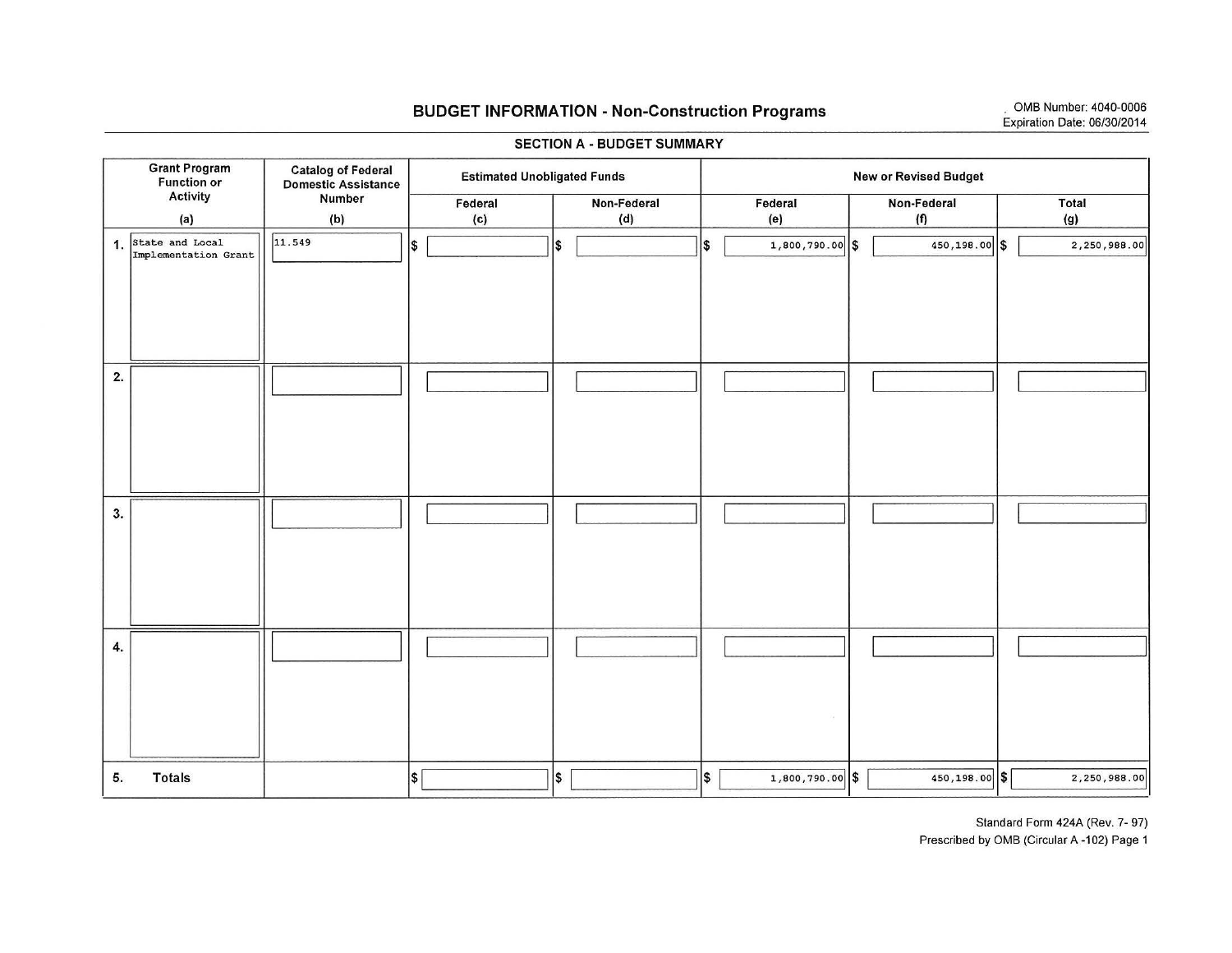| <b>6. Object Class Categories</b>      |     | GRANT PROGRAM, FUNCTION OR ACTIVITY |     |                   |     |  |     |                  | Total            |                                                  |
|----------------------------------------|-----|-------------------------------------|-----|-------------------|-----|--|-----|------------------|------------------|--------------------------------------------------|
|                                        | (1) |                                     | (2) |                   | (3) |  |     | $\overline{(4)}$ |                  | (5)                                              |
|                                        |     | State and Local                     |     | SLIGP             |     |  |     |                  |                  |                                                  |
|                                        |     | Implementation Grant                |     |                   |     |  |     |                  |                  |                                                  |
|                                        |     | Federal Funds                       |     | NOW-Federal Funds |     |  |     |                  |                  |                                                  |
|                                        |     |                                     |     |                   |     |  |     |                  |                  |                                                  |
|                                        |     |                                     |     |                   |     |  |     |                  |                  |                                                  |
|                                        |     |                                     |     |                   |     |  |     |                  |                  |                                                  |
|                                        |     |                                     |     |                   |     |  |     |                  |                  |                                                  |
|                                        |     |                                     |     |                   |     |  |     |                  |                  |                                                  |
|                                        |     |                                     |     |                   |     |  |     |                  |                  |                                                  |
| a. Personnel                           | S,  | 713,030.00 \$                       |     | $253,483.00$ \$   |     |  | l\$ |                  | \$               | 966,513.00                                       |
|                                        |     | 288,203.00                          |     | 100,667.00        |     |  |     |                  |                  | 388,870.00                                       |
| b. Fringe Benefits                     |     |                                     |     |                   |     |  |     |                  |                  |                                                  |
| c. Travel                              |     | 189,624.00                          |     | 25,204.00         |     |  |     |                  |                  | 214,828.00                                       |
|                                        |     |                                     |     |                   |     |  |     |                  |                  |                                                  |
| d. Equipment                           |     |                                     |     |                   |     |  |     |                  |                  |                                                  |
|                                        |     | 16,371.00                           |     |                   |     |  |     |                  |                  | 16,371.00                                        |
| e. Supplies                            |     |                                     |     |                   |     |  |     |                  |                  |                                                  |
| f. Contractual                         |     | 578,842.00                          |     |                   |     |  |     |                  |                  | 578,842.00                                       |
|                                        |     |                                     |     |                   |     |  |     |                  |                  |                                                  |
| g. Construction                        |     |                                     |     |                   |     |  |     |                  |                  |                                                  |
| h. Other                               |     | 14,720.00                           |     | 70,844.00         |     |  |     |                  |                  | 85,564.00                                        |
|                                        |     |                                     |     |                   |     |  |     |                  |                  |                                                  |
| i. Total Direct Charges (sum of 6a-6h) |     | 1,800,790.00                        |     | 450,198.00        |     |  |     |                  | \$               | 2,250,988.00                                     |
|                                        |     |                                     |     |                   |     |  |     |                  | $\boldsymbol{s}$ |                                                  |
| j. Indirect Charges                    |     |                                     |     |                   |     |  |     |                  |                  |                                                  |
| k. TOTALS (sum of 6i and 6j)           | \$  | 1,800,790.00 \$                     |     | 450,198.00 \$     |     |  | \$  |                  | $\sqrt{2}$       | 2,250,988.00                                     |
|                                        |     |                                     |     |                   |     |  |     |                  |                  |                                                  |
|                                        |     |                                     |     |                   |     |  |     |                  |                  |                                                  |
| 7. Program Income                      | \$  |                                     | S,  |                   | \$  |  | \$  |                  | \$               |                                                  |
|                                        |     |                                     |     |                   |     |  |     |                  |                  | $D$ landerd $\Gamma$ ann 1014/ $\Gamma$<br>7.071 |

## **SECTION B - BUDGET CATEGORIES**

**Authorized for Local Reproduction** 

Standard Form 424A (Rev. 7-97)

Prescribed by OMB (Circular A -102) Page 1A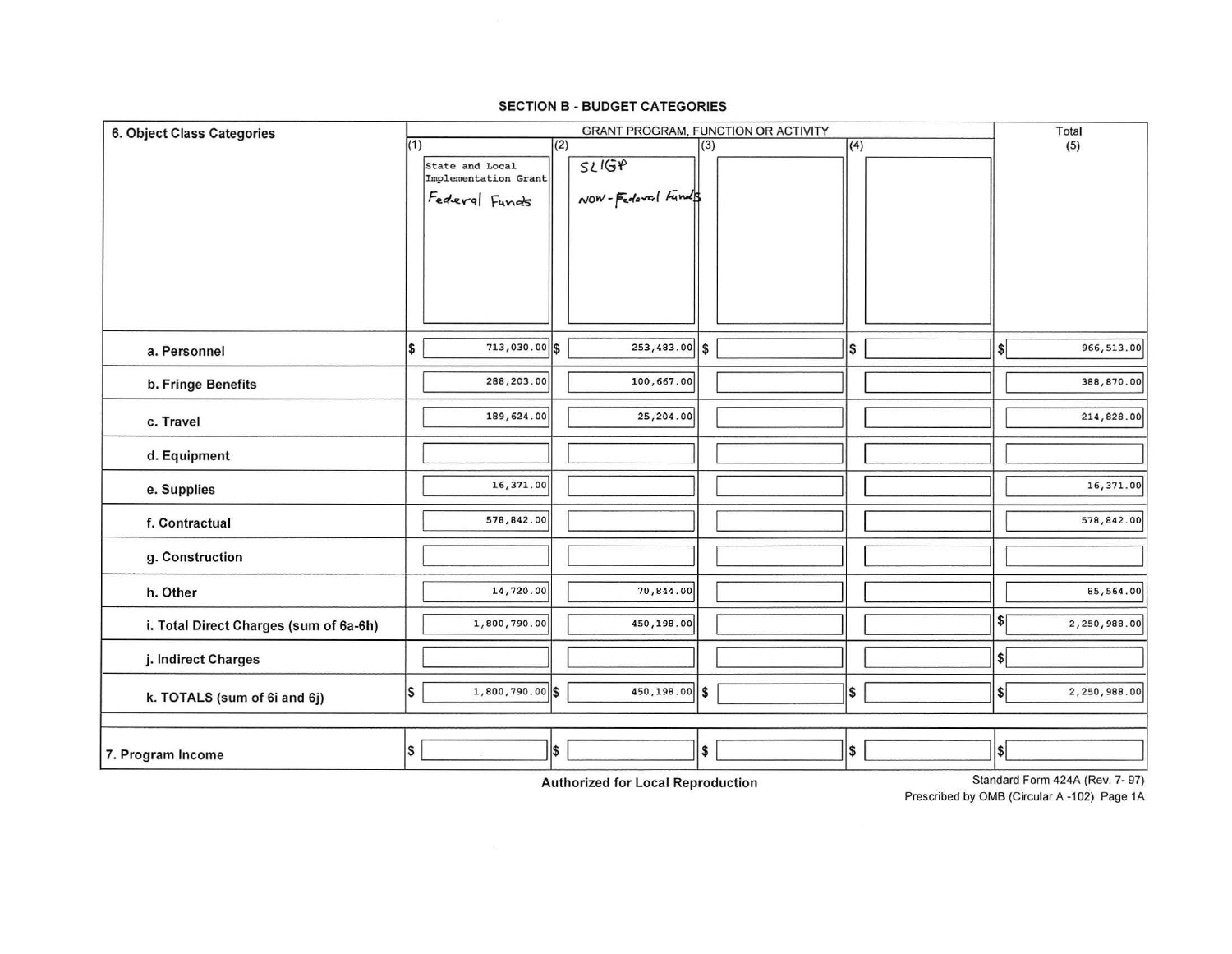| SECTION C - NON-FEDERAL RESOURCES            |                                                                                 |                                          |                                      |     |               |                   |            |             |  |  |  |  |
|----------------------------------------------|---------------------------------------------------------------------------------|------------------------------------------|--------------------------------------|-----|---------------|-------------------|------------|-------------|--|--|--|--|
| (a) Grant Program                            |                                                                                 |                                          | (b) Applicant                        |     | (c) State     | (d) Other Sources |            | (e)TOTALS   |  |  |  |  |
| State and Local Implementation Grant<br>8.   |                                                                                 | \$                                       |                                      | I\$ | 450,198.00 \$ |                   | \$         | 450,198.00  |  |  |  |  |
| 9.                                           |                                                                                 |                                          |                                      |     |               |                   |            |             |  |  |  |  |
| 10.                                          |                                                                                 |                                          |                                      |     |               |                   |            |             |  |  |  |  |
| 11.                                          |                                                                                 |                                          |                                      |     |               |                   |            |             |  |  |  |  |
| 12. TOTAL (sum of lines 8-11)                |                                                                                 |                                          |                                      | l\$ | 450,198.00 \$ |                   | \$         | 450,198.00  |  |  |  |  |
|                                              |                                                                                 |                                          | SECTION D - FORECASTED CASH NEEDS    |     |               |                   |            |             |  |  |  |  |
|                                              | <b>Total for 1st Year</b>                                                       |                                          | 1st Quarter                          |     | 2nd Quarter   | 3rd Quarter       |            | 4th Quarter |  |  |  |  |
| 13. Federal                                  |                                                                                 | \$                                       |                                      | s   |               |                   | 1\$        |             |  |  |  |  |
| 14. Non-Federal                              |                                                                                 |                                          |                                      |     |               |                   |            |             |  |  |  |  |
| 15. TOTAL (sum of lines 13 and 14)           | S                                                                               | \$                                       |                                      | l\$ |               | l\$               | S,         |             |  |  |  |  |
|                                              | SECTION E - BUDGET ESTIMATES OF FEDERAL FUNDS NEEDED FOR BALANCE OF THE PROJECT |                                          |                                      |     |               |                   |            |             |  |  |  |  |
| (a) Grant Program                            |                                                                                 | <b>FUTURE FUNDING PERIODS</b><br>(YEARS) |                                      |     |               |                   |            |             |  |  |  |  |
|                                              |                                                                                 |                                          | (b)First                             |     | (c) Second    | (d) Third         | (e) Fourth |             |  |  |  |  |
| State and Local Implementation Grant<br>16.  |                                                                                 | \$                                       |                                      | \$  |               | \$                | 1\$        |             |  |  |  |  |
| 17.                                          |                                                                                 |                                          |                                      |     |               |                   |            |             |  |  |  |  |
| 18.                                          |                                                                                 |                                          |                                      |     |               |                   |            |             |  |  |  |  |
| 19.                                          |                                                                                 |                                          |                                      |     |               |                   |            |             |  |  |  |  |
| 20. TOTAL (sum of lines 16 - 19)             |                                                                                 | \$                                       |                                      | l\$ |               | <b>SI</b>         | 5          |             |  |  |  |  |
|                                              |                                                                                 |                                          | SECTION F - OTHER BUDGET INFORMATION |     |               |                   |            |             |  |  |  |  |
| 21. Direct Charges:<br>22. Indirect Charges: |                                                                                 |                                          |                                      |     |               |                   |            |             |  |  |  |  |
| 23. Remarks:                                 |                                                                                 |                                          |                                      |     |               |                   |            |             |  |  |  |  |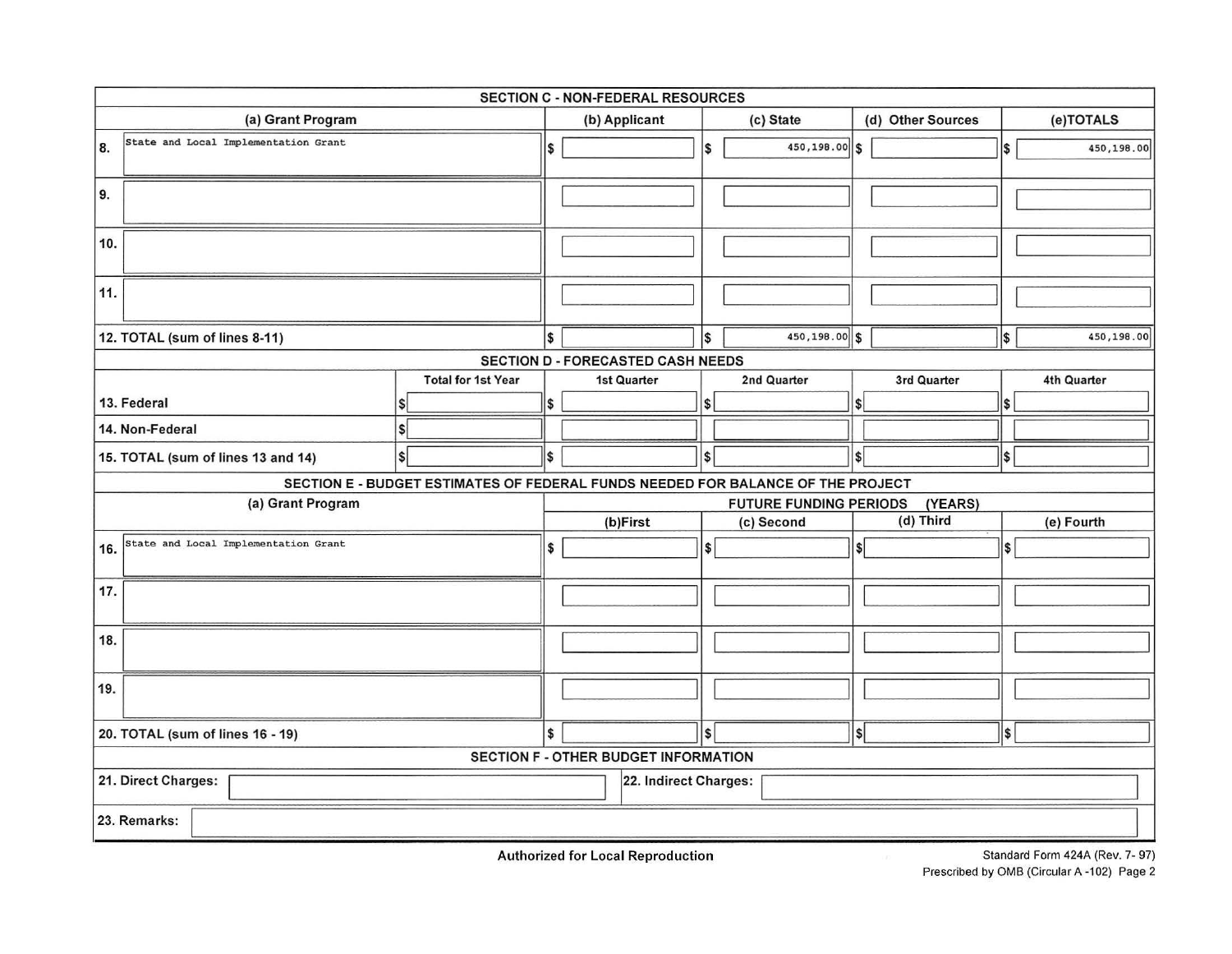**Recipient Name: Kansas Office of Information and Technology Services**

### **MILESTONE CATEGORIES**

All projects must be completed within three years following the date of the issuance of the award.

Please use the table provided to indicate your anticipated number of activities you plan to complete each quarter for every year of your project. Year One begins July 1, 2013. Please include any data attributable to early (i.e., January - June 2013) in your baseline data for "Q1, Year 1."

Please also provide a brief description (100 words or less) of the primary activities involved in meeting each milestone (a single description should be provided for each milestone, covering all quarters in years one throu Please write "N/A" if your project does not include an activity. If necessary, please insert additional milestones at the bottom of the chart.

|                                                                           |                                |              | <b>Quarter Ending</b>   |           |           |            |           |                 |                 |            |                 |           |           |            |           |
|---------------------------------------------------------------------------|--------------------------------|--------------|-------------------------|-----------|-----------|------------|-----------|-----------------|-----------------|------------|-----------------|-----------|-----------|------------|-----------|
| <b>MILESTONE ACTIVITY CATEGORIES</b>                                      | <b>Description of Activity</b> | <b>TOTAL</b> | $Q1 - 7$                | Q8        | Q9        | Q10        | Q11       | Q12             | Q <sub>13</sub> | Q14        | Q <sub>15</sub> | Q16       | Q17       | Q18        | Q19       |
|                                                                           |                                |              | 9/30/2013-<br>3/31/2015 | 6/30/2015 | 9/30/2015 | 12/31/2015 | 3/31/2016 | 6/30/2016       | 9/30/2016       | 12/31/2016 | 3/31/2017       | 6/30/2017 | 9/30/2017 | 12/31/2017 | 3/31/2018 |
| 1. Stakeholder Meetings (Number of<br>individuals reached via stakeholder |                                |              |                         |           | 100       | 50         |           |                 | 35 <sub>l</sub> | 30         |                 | 30        | 35        | 30         |           |
| meetings)<br>2. Broadband Conferences                                     |                                | 3917<br>27   | 3442                    | 35        |           |            | 75        | 30 <sup>1</sup> |                 |            | 25              |           |           |            |           |
| 3. Staff Hires (Full Time Equivalent)                                     |                                |              |                         |           |           |            |           |                 |                 |            |                 |           |           |            | $\Omega$  |
| 4. Contract Executions                                                    |                                |              |                         |           |           |            |           |                 |                 |            |                 |           |           |            |           |
| 5. Governance Meetings                                                    |                                | 21           | 10                      |           |           |            |           |                 |                 |            |                 |           |           |            |           |
| 6. Education and Outreach Materials                                       |                                | 2776         | 2471                    | 25        | 100       | 25         | 40        | 15              | 20              |            | 15              |           | 20        |            |           |
| 7. Subrecipient Agreements Executed                                       |                                | $\Omega$     |                         |           |           |            |           |                 |                 |            |                 |           |           |            |           |
| 8. Phase 2 - Coverage                                                     |                                | N/A          |                         | 1, 2      | 2,3,4     |            |           |                 |                 |            |                 |           |           |            |           |
| 9. Phase 2 - Users and their Operational<br>Areas                         |                                | N/A          |                         | 1,2       | 2,3,4     |            |           |                 |                 |            |                 |           |           |            |           |
|                                                                           |                                |              |                         |           |           |            |           |                 |                 |            |                 |           |           |            |           |
| 10. Phase 2- Capacity Planning                                            |                                | N/A          |                         | 1, 2      | 2,3,4     |            |           |                 |                 |            |                 |           |           |            |           |
| 11. Phase 2 - Current                                                     |                                |              |                         |           |           |            |           |                 |                 |            |                 |           |           |            |           |
| Providers/Procurement                                                     |                                | N/A          |                         | 1,2,3     |           |            |           |                 |                 |            |                 |           |           |            |           |
| 12. Phase 2 - State Plan Decision                                         |                                | N/A          |                         |           |           |            |           |                 |                 |            |                 |           |           |            |           |

According to the Paperwork Reduction Act, as amended, no persons are required to respond to a collection of information unless it displays a valid OMB Control Number. The valid OMB control number for this information colle information is estimated to average 3 hours per response, including time for reviewing instructions, searching existing data sources, gathering and maintaining the data needed, and completing and reviewing the collection o information, including suggestions for reducing this burden, to Michael Dame, Director, State and Local Implementation Grant Program, Office of Public Safety Communications, National Telecommunications and Information Admi 7324, Washington, D.C. 20230.